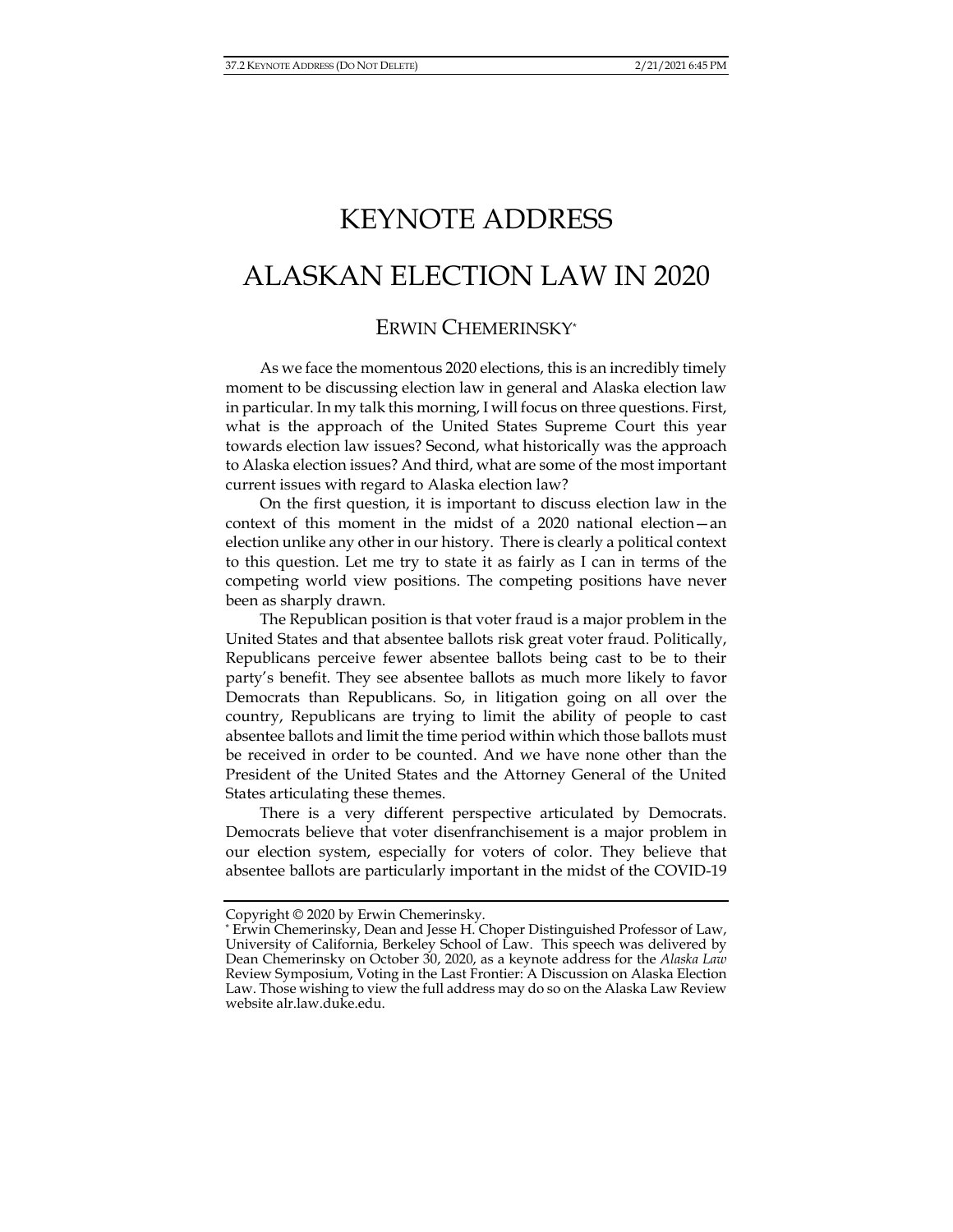pandemic. Often in dissenting opinions, we have heard Justice Ginsburg and more recently Justice Sotomayor talking about how people should not have to choose between voting and risking their health. Politically, progressives agree with the Republicans that more absentee ballots are good for the Democratic party. So, the Democrat goal is to expand the availability of absentee ballots and expand the time for counting ballots.

What is most surprising to me is the extent to which judges and justices are paralleling the positions taken by the parties of the presidents who appointed them. Accordingly, the Justices on the Supreme Court – as well as many of the judges on the lower courts – appointed by Republican presidents are articulating just the themes that being heard from President Trump and Attorney General Barr. And the Justices appointed by Democratic presidents and the judges appointed by Democratic presidents are articulating the themes we are hearing from Democratic nominees Joe Biden and Kamala Harris.

It does not have to be that way, but it certainly is how it is playing out in the courts. How is it manifesting itself? What have we seen during this election season?

One thing we have seen is that the Supreme Court has significantly limited the ability of the *federal* judiciary to change the rules of the election to protect the right to vote. Throughout the 2020 election season, there were all sorts of requests made to federal courts to protect the right to vote by changing election rules. Many states are very restrictive as to who can cast an absentee ballot. In Texas, for example, you have to be over sixtyfive, have a disability that keeps you from going to the polls, or be out of the jurisdiction at the time of the election to be entitled to vote by absentee ballot. A federal district court ordered a significant expansion of eligibility rules for absentee ballots, but the Supreme Court – divided along ideological lines – reversed the decision. Some states, like Alabama, have specific requirements in terms of notarizing or witnessing absentee ballots. A federal district court suspended these restrictions given the COVID-19 pandemic and said that even improperly witnessed or notarized absentee ballots should be opened. The Supreme Court reversed in a 5-4 decision.

The most dramatic instance of this occurred in April 2020 in *Republican National Committee v. Democratic National Committee*. Wisconsin law said that in order to be counted, an absentee ballot had to be received by April 7, the date of the actual primary. A federal district court judge in Wisconsin noted that there was a flood of absentee ballots because of the COVID-19 pandemic. The court ruled that as long as the ballots were received by Monday, April 13, the ballots should be counted. But the Supreme Court, in a 5-4 *per curiam* opinion, reversed and said that that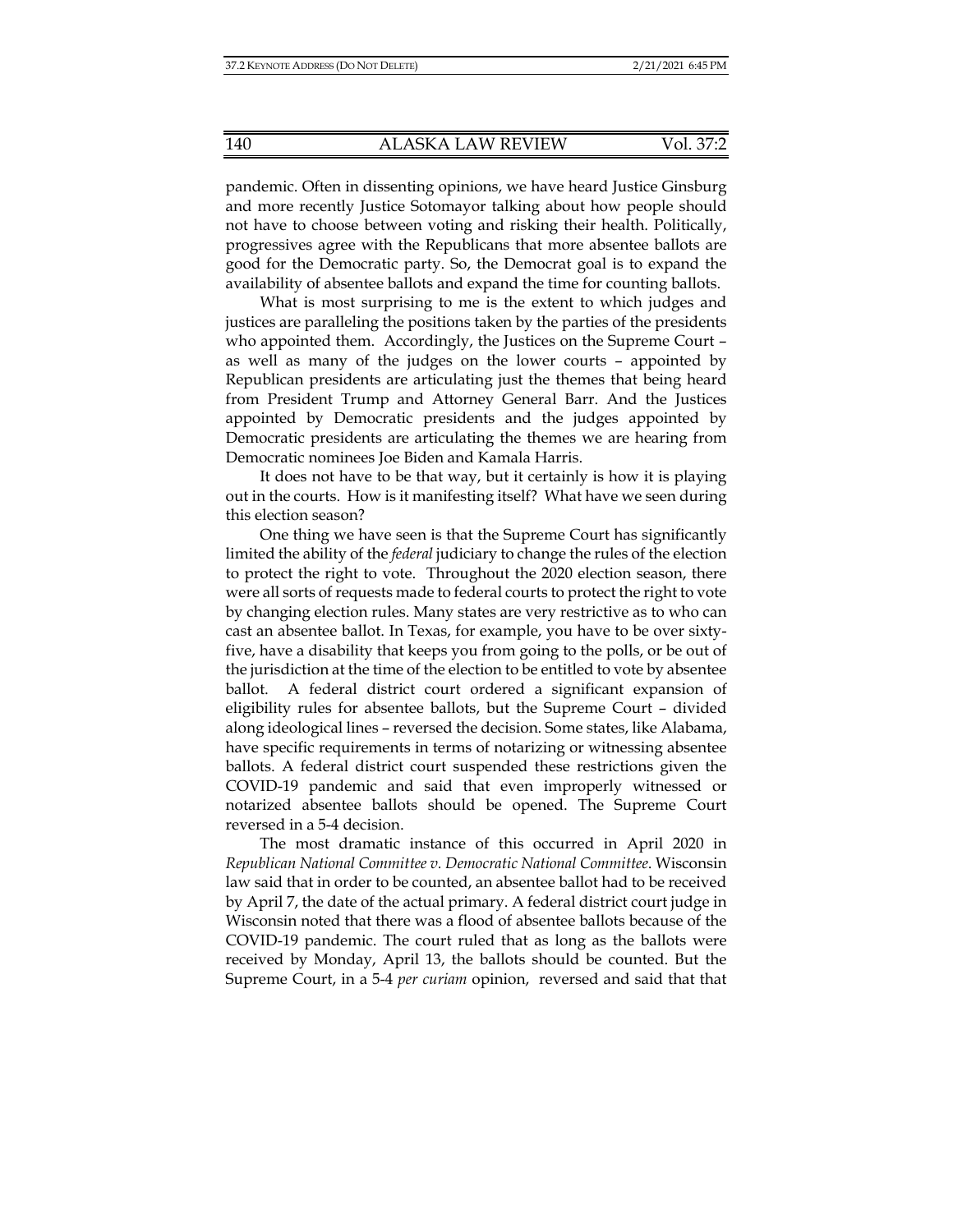federal district order was impermissible.1

What was the reasoning of the conservative justices in this and other similar cases? The Court cited its *per curiam* opinion in *Purcell v. Gonzalez*.2 In fact, this has come to be called the *Purcell* principle—that federal courts should not intervene and change the rules of the election soon before the election date.

Democrats and the more liberal justices and judges dispute that there is any such thing as the *Purcell* principle. They point out that *Purcell* was not a case decided after briefing and oral argument. Also, *Purcell* stated only that not having federal courts change the rules of the election before the election should be considered as one factor among several. But as the conservative justices and lower court judges have interpreted *Purcell,* it has become a bright-line rule. So again, in October 2020, a federal district court judge in Wisconsin wanted to extend the time for receipt of absentee ballots. And again, the Supreme Court reversed in a 5-3 decision (with Justice Barrett not participating).3

Going forward, it is quite likely that if a federal court tries to change state election laws by extending the hours of the polling place, extending the time by which absentee ballots have to be received, or lessen the requirements for absentee ballots, you will see the conservative Supreme Court applying the "bright line" rule from *Purcell* and prohibiting such changes regardless of the purported justification.

That leads to the important next question: How will the Supreme Court deal with efforts by *state* courts to use *state* constitutions to protect the right to vote? An excellent example is what happened in October 2020 in the midst of the election campaign in Pennsylvania. The Pennsylvania Supreme Court, interpreting the Pennsylvania Constitution, expanded the available use of absentee ballots. It is important to note that this decision was not a federal court ruling based on the United States Constitution, but rather a state court decision interpreting the right to vote under its own state constitution.

My initial instinct would be that such decisions would be up to the states. Earlier in 2020, the Supreme Court had allowed states to change its rules of the election with regard to absentee ballots. For example, Rhode Island election officials – well before the election – made it easier for voters to cast absentee ballots. The Supreme Court denied review. The idea seemed to be that the *Purcell* principle applies because this isn't the federal court acting; it is a state's own election officials. But in an appeal

 <sup>1.</sup> Republican Nat'l Comm. v. Democratic Nat'l Comm., 140 S.Ct. 1205, 1206–08 (2020) (per curiam).

 <sup>2. 549</sup> U.S. 1 (2006).

 <sup>3.</sup> Democratic Nat'l Comm. v. Wis. State Leg., 208 L. Ed. 2d 247 (2020).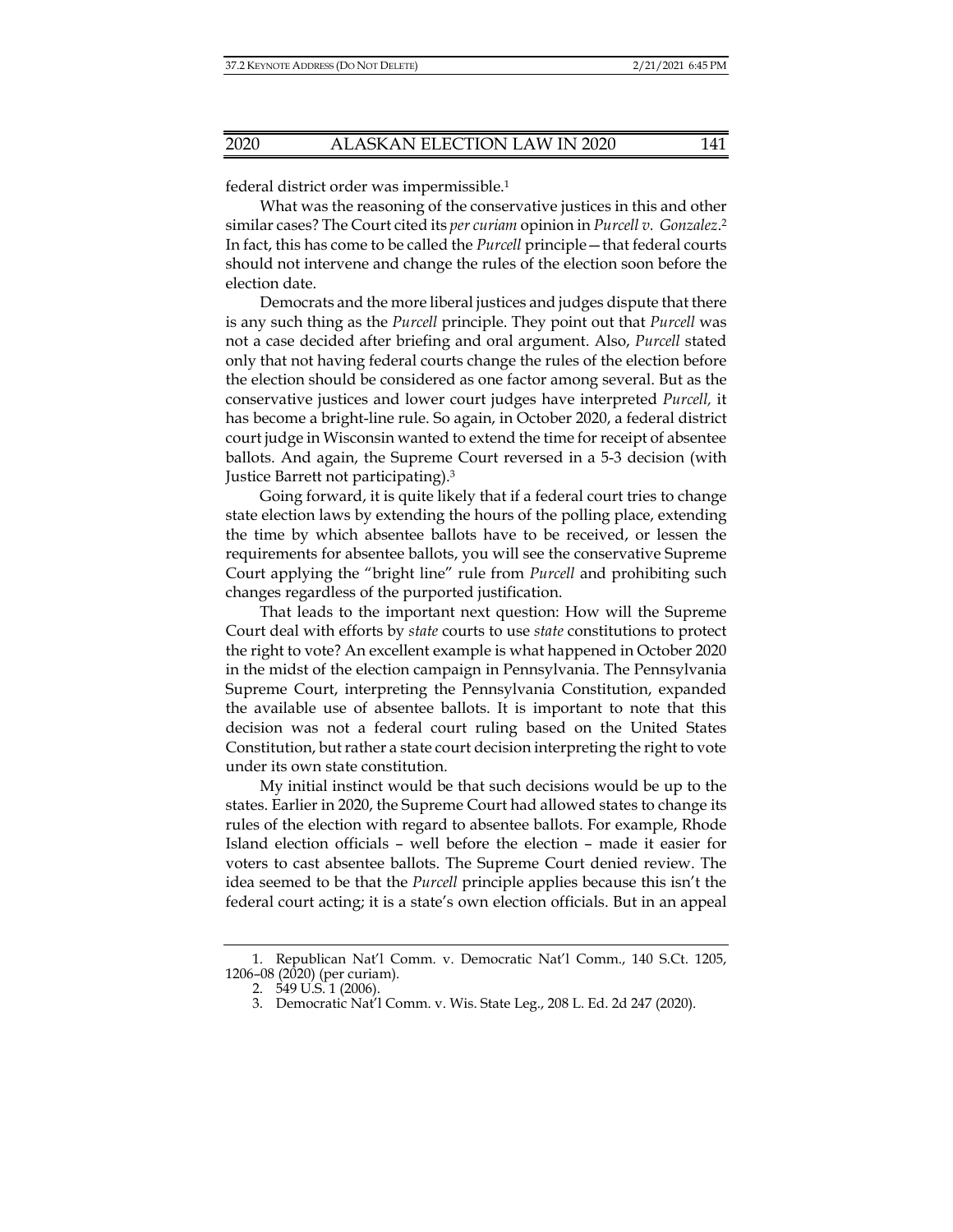of a similar Pennsylvania change to allow easier absentee voting, the Supreme Court split 4-4 on whether to reverse the Pennsylvania Supreme Court's interpretation of its state constitution. Only eight Justices participated because Justice Ginsburg had passed away and Justice Barrett had not yet been confirmed. One wonders, where will Justice Barrett come out on this issue should it arise in the future?

What is the argument that state courts cannot do this? The argument was made by Justice Kavanaugh relying on Chief Justice Rehnquist's concurring opinion from *Bush v. Gore*. 4 In *Bush v. Gore*, the Florida Supreme Court said that under Florida law, all the uncounted ballots should be counted, and established a strict deadline for it. The recount of all ballots was to be done between Friday, December 8 and Sunday, December 10. But the Supreme Court of the United States, in a *per curiam* opinion, said counting the uncounted ballots without preset standards violated equal protection.

Chief Justice Rehnquist wrote a concurring opinion, joined by Justices Scalia and Thomas. At the time, Rehnquist's concurring opinion received little attention because the overall impact of the Court's decision ended the 2000 presidential election in favor of Bush. Rehnquist's opinion said that Article I of the Constitution makes clear that it is the state "legislatures" that are to determine the rules with regard to presidential elections. That means state courts cannot interpret even their own state constitutions to impact or change the election procedures.

I was dubious of this point when I first read Rehnquist's concurring opinion in 2000. Why cannot state courts use their state constitutions to protect the right to vote? State constitutions always trump state statutes. This seemed to be the majority view in *Arizona State Legislature v. Arizona Independent Redistricting Commission*, 5 where a majority of the Supreme Court said the word "legislature" does not literally mean just the state legislature. Rather, it refers to processes the state has for deciding how votes will be cast and counted.

But in the 2020 Pennsylvania case, the Supreme Court's four conservative members—Justices Thomas, Alito, Gorsuch, and Kavanaugh—have revived that theory and said state courts cannot interpret state constitutions to protect the right to vote. They can interpret state statutes—as opposed to state constitutions—because that is based on an action impacting the election made by the legislature. Justice Kavanaugh's citation to Rehnquist's concurring opinion from *Bush v. Gore* is virtually the only instance in which any Supreme Court opinion has cited that opinion since the case was initially decided. And again, one

 <sup>4. 531</sup> U.S. 98, 111–22 (Rehnquist, C.J., concurring).

 <sup>5. 576</sup> U.S. 787 (2015).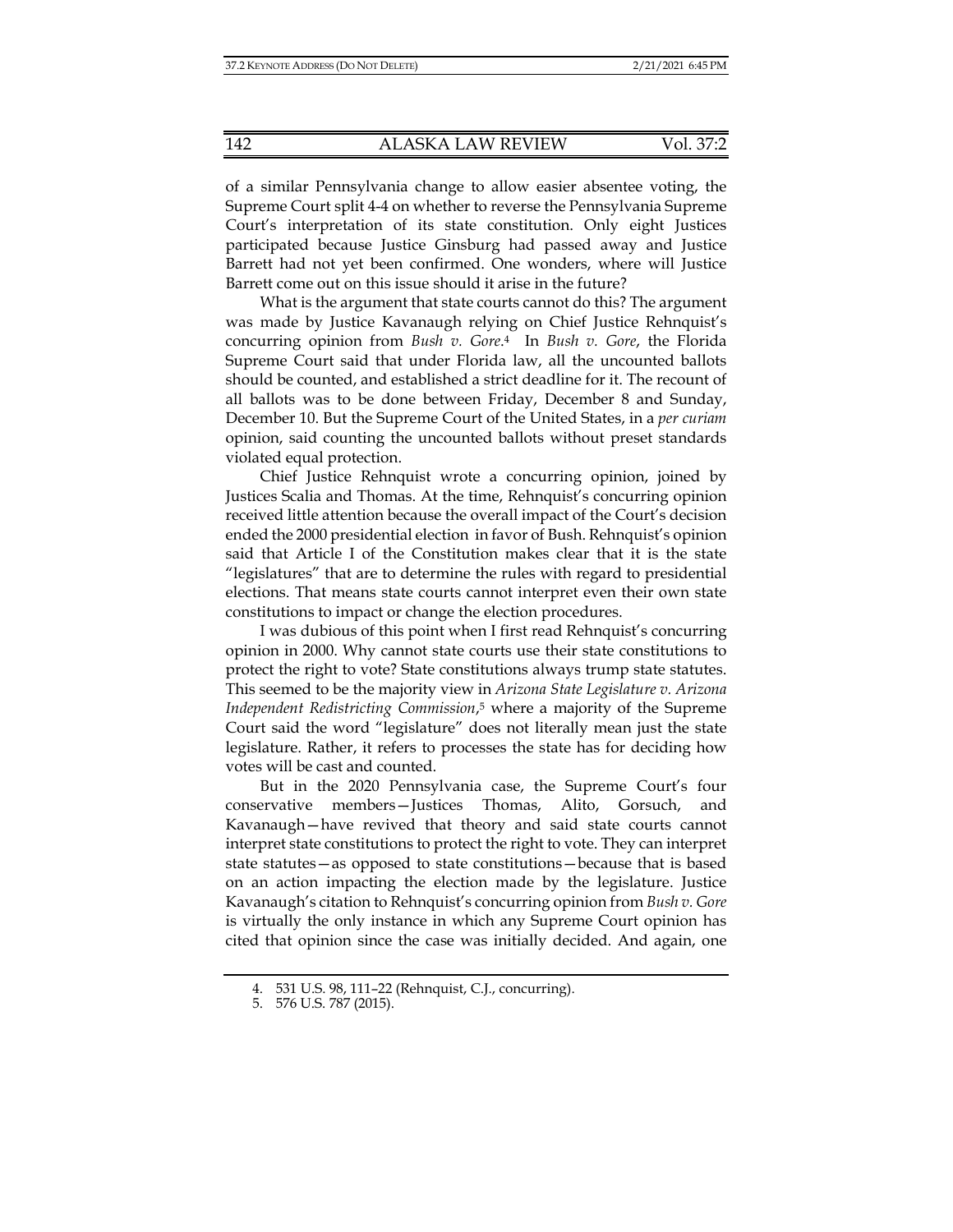wonders whether the newly confirmed Justice Barrett will join with the other conservatives on this point.

So, it remains unclear whether the Supreme Court will limit the ability of state courts to use state constitutions to protect the right to vote. My position is that state courts are empowered to apply state constitutional provisions to protect the right to vote. I would also think that conservative justices, who generally believe in federalism and states' rights, would also want to encourage development of state constitutional law in this fashion. But that is yet to be seen and promises to be an important future issue.

#### **THE HISTORY OF THE RIGHT TO VOTE IN ALASKA**

Obviously, in the over sixty years that Alaska has been a state, there have been many issues with regard to voting rights in Alaska. I thought that I would focus on three that seem particularly important.

The first concerns Alaska Native voting rights. We are in the midst of a national reckoning with regard to racism. It is important to talk about the history of racism in Alaska directed at Alaska Natives, and particularly with regard to the right to vote.

Alaska has the largest percentage of indigenous residents in the United States. These individuals have long faced discrimination at polls and have often been overlooked in national enfranchisement efforts. Discrimination against Native Alaskans in the context of voting goes back to at least 1915 when a pre-registration process was established by law for Native Americans who were trying to gain citizenship status.

The law was superseded by the Indian Citizenship Act of 1924. In response, the territorial legislature enacted literacy tests. There were strict restrictions on the ability of Native Americans to vote in Alaska. In fact, until 1970, Article 5, Section 1 of the Alaska Constitution required that qualified voters be able to read or speak English. Due to often-segregated educational systems in the territory, many Alaska Natives had limited English language proficiency. As a result, the literacy requirements were an effective barrier to participation in the electoral process. This, of course, parallels the history in many Southern states, where literacy tests were used to disenfranchise Black voters.

Section 203 and Section 5 of the Voting Rights Act meant that Alaska and all of its political subdivisions were required to provide all voting materials in Alaskan Native languages. And once initiated, none of this assistance could be removed without preclearance from the Department of Justice. Alaska was a jurisdiction that had to get preclearance under Section 5 of the Voting Rights Act, because it did have a history of race discrimination in voting.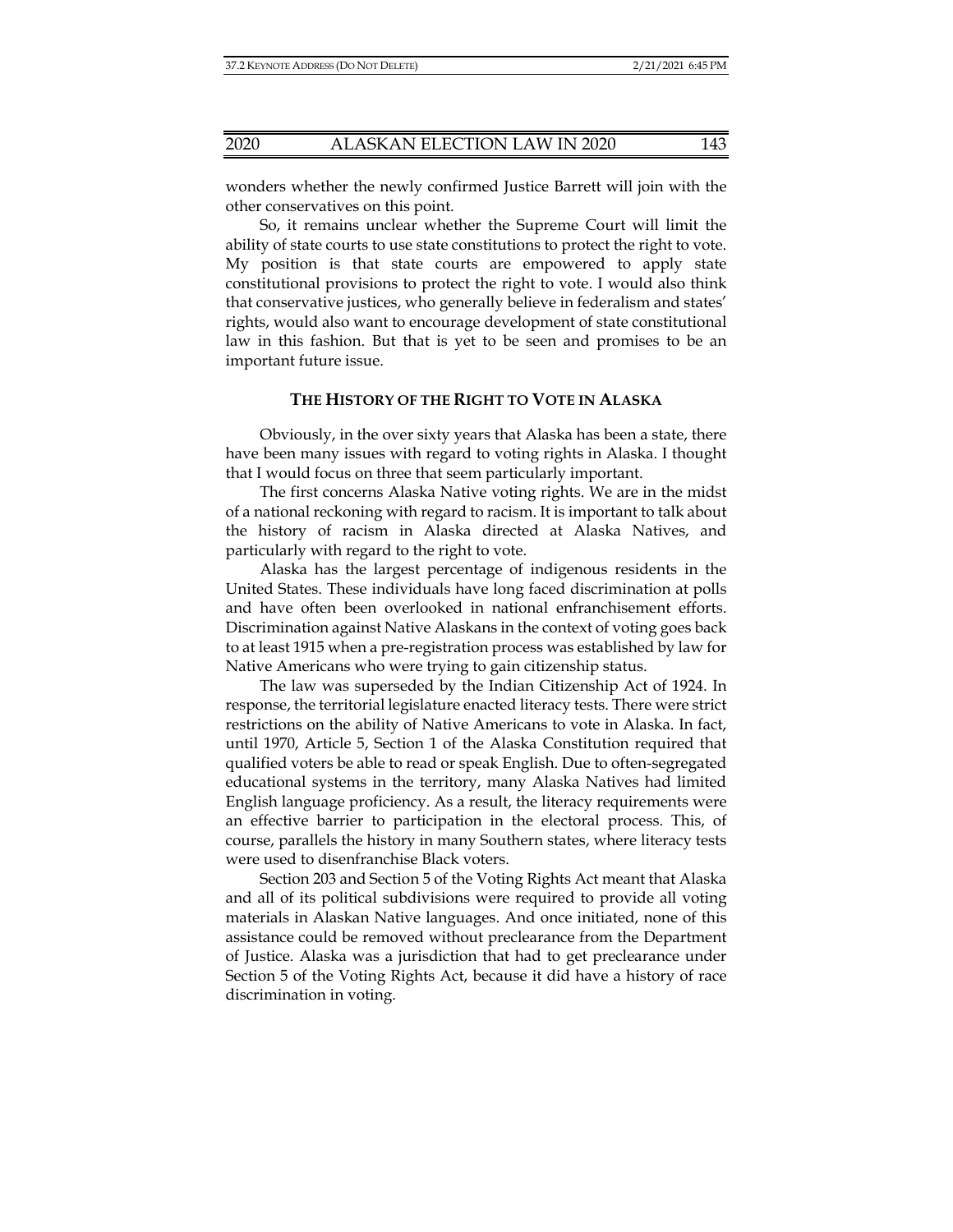There have been a couple of lawsuits in Alaska that were brought under Section 203.6 Both cases involved the failure of Alaska's Division of Elections to provide complete, clear, and accurate translations of all voting materials to Native voters. Both cases ultimately settled in favor of the plaintiffs.

Many have said that the consent decree that was issued in the *Toyukak* case transformed Alaska "from a model of poor practices to what could be seen as a model of best practices for language assistance." There have also been studies that have been done that show that the preclearance requirement mattered in Alaska, as the preclearance requirement mattered in other states.

Unfortunately, the United States Supreme Court, in *Shelby County v. Holder* effectively declared preclearance requirement unconstitutional. Nonetheless, a study that was done in Alaska in 2016 shows a dramatic improvement in the availability of bilingual poll workers, voting materials, and signage. But there are also indications in some areas of work still to be done to ensure the availability of Native Alaskans to exercise their right to vote.

The language barriers addressed by the Voting Rights Act in recent litigation are only one kind of obstacle that Alaska Natives have to overcome in order to vote. Some villages have been denied polling places altogether. The unique environment of rural Alaska, where sometimes a single polling machine must travel by boat and four-wheeler to reach voters, makes casting a ballot even more difficult.

Early voting has been offered in Alaska, as you know, but predominantly it has been in non-Native urban communities. Voting by mail also poses a challenge because the mail system in rural Alaska has already been very slow, not even accounting for what has gone on with regard to Postal Service budget cuts during the pandemic and in recent years.

The second issue that I wanted to talk about with regard to voting in Alaska concerns the initiative process. Like many Western states, Alaska has the possibility of adopting laws through the initiative process. This was seen as a progressive reform. And it began in the nineteenth century, predominantly in Western states, and then carried over into the twentieth century.

I grew up in Chicago. I moved from Chicago in 1983 to California, to take a job at the University of Southern California. And I was surprised,

 <sup>6.</sup> Consent Decree And Settlement Agreement As To Plaintiffs and Bethel Defendants at 2, Nick v. Bethel, No. 3:07-cv-00098 (D. Alaska 2010), https://www.acluak.org/sites/default/files/nick\_v.\_bethel\_settlement.pdf; Toyukak v. Mallot et al., No. 3:13-cv-00137-SLG (D. Alaska July 22, 2013).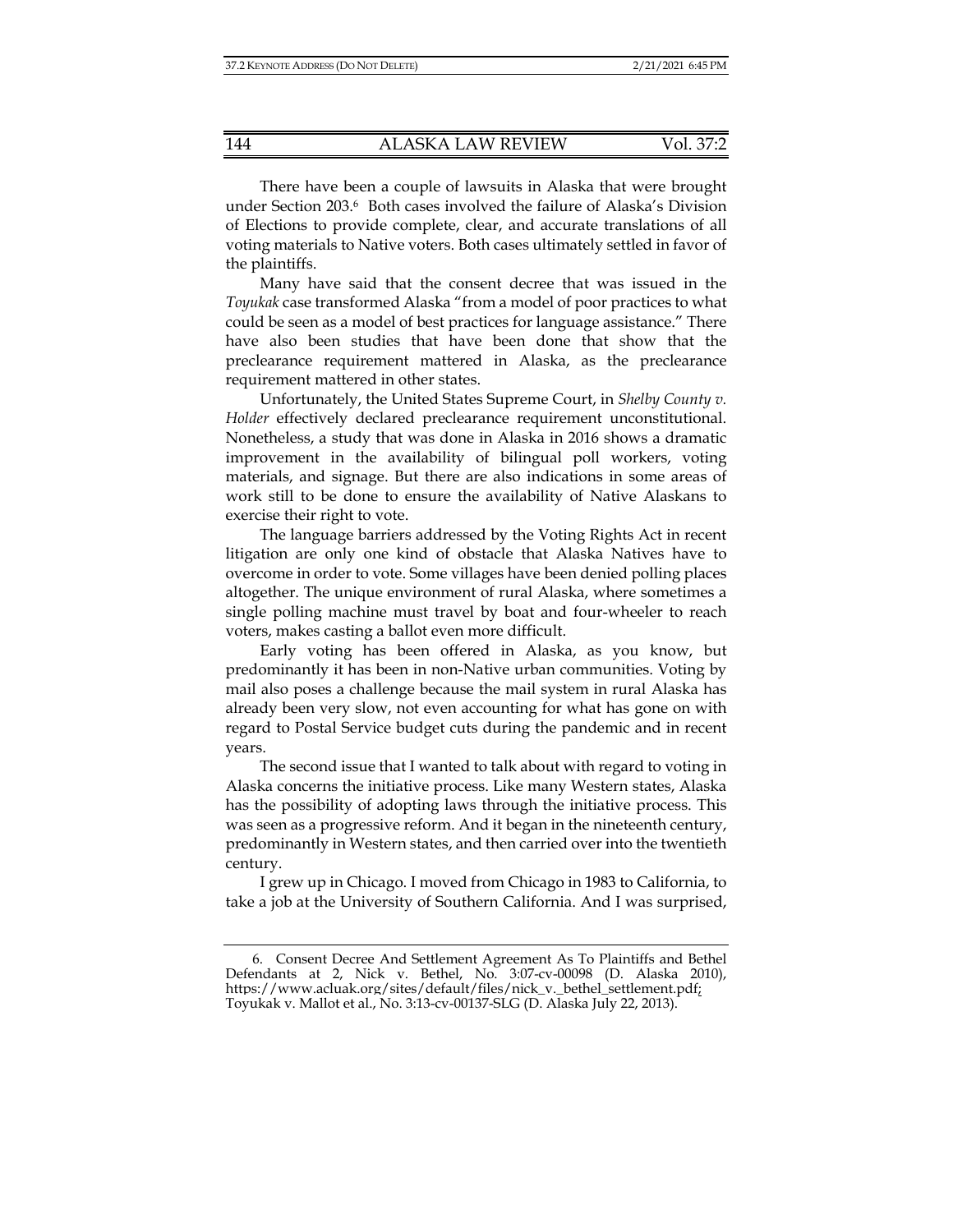in the fall of 1984, to get a phone book size pamphlet from the state. And I realize that just as my students may not remember *Bush v. Gore*, nor may they remember phone books.

But imagine something really thick coming in the mail. It was all of the initiatives that were on the ballot and a description of them. It was so foreign to me to adopt laws through the initiative process. We certainly could have a discussion of whether the initiative process is a desirable way to adopt laws.

On the one hand, it is democracy at its purest. It allows the voters to overrule the legislature or to act when the legislature fails to act. On the other hand, many of the safeguards that exist in the legislative process are not present in the initiative process. For a bill to be adopted by a legislature, it has to go through committees, and in a bicameral legislature through two houses, and then to be reviewed by a governor.

Problems with the law can be removed. Corrections can be made along the way. But when a law is adopted through an initiative process, so long as somebody has the resources to pay signature gatherers and get something on the ballot, it can be done. Voters are often asked to evaluate complex laws based on little information. If one just follows the commercials, it is often hard to tell what the initiative is even about and how it would change the law.

One of the key issues in Alaska, with regard to the initiative process, has been the single subject rule, that an initiative can be only about a single subject.

The key case in Alaska is *Gellert v. State*7 in 1974. This was an initiative that dealt with both flood control and boat harbors. And the Alaska Supreme Court had to decide whether that is a single subject. The Court's reasoning and language from this decision is still followed to this day. The court articulated criteria and concluded that flood control and boat harbors were sufficiently related to be a single subject.

The Alaska Supreme Court had had to deal with this question recently in *Meyer v. Alaskans for Better Elections*. 8 And I want to mention it not only because what it says about the single subject rule, but because also what it says about the importance of initiatives in the Alaska form of government. The Alaska Supreme Court said that the Alaska Constitution provides that all political power is inherent in Alaska's people and, quote, "founded upon their will only." The court explained the people may exercise this political power in a number of ways. The people have the constitutional right to vote any state or local election, and that "it is basic to our democratic process that the people be afforded the opportunity for

 <sup>7. 522</sup> P.2d 1120 (Alaska 1974).

 <sup>8. 465</sup> P.3d 477 (Alaska 2020).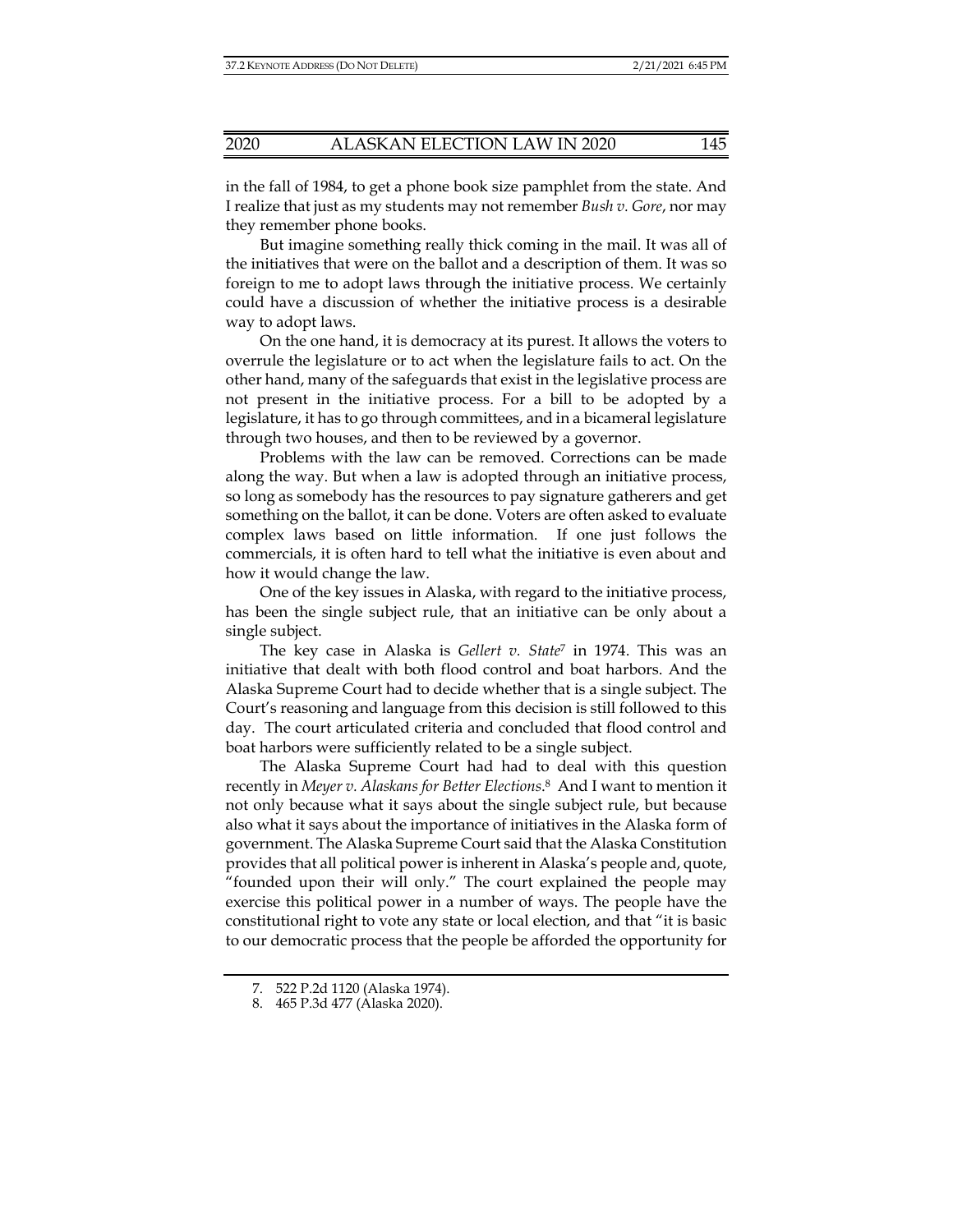expressing their will on the multitudinous issues which confront them."9

The Alaska Supreme Court said that a check on elected officials is the initiative process. And it specifically said there is a constitutional right to reject legislative acts by referendum and to legislate directly through the initiative process. The Court said that this particular initiative concerned several different reforms of the criminal justice system.

Let me talk about a third issue with regard to Alaska election law that's gotten a great deal of attention, and that concerns to political primaries and who can vote in political primaries in Alaska. I would point your attention to, is the *State v. Green Party of Alaska*10 in 2005.

Alaska statutes that govern primary elections require that each political party have its own primary ballot, on which only candidates of that party can appear. The Green Party of Alaska and the Republican Moderate Party of Alaska challenged that statute, arguing that by making it unlawful for them to present their candidates on a combined ballot, the statutes unconstitutionally violated their associational rights under the Alaska Constitution.

And the Alaska Supreme Court held that the statutes "substantially burden the political party's ability to determine who may participate in its primary." The C

The Court concluded that the state's justification for imposing that was insufficient and that those provisions of Alaska law violated the Alaska Constitution.

What I would emphasize about this is the Alaska Supreme Court stressing that the political party should be able to decide who participates in its primary elections. The Alaska Supreme Court said "the Alaska Constitution protects a political party's right to determine for itself who will participate in crystallizing the political party's political positions to acceptable candidates."

A more recent case about this was *State v. Alaska Democratic Party*<sup>11</sup> just two years ago in 2018. The Democratic Party in Alaska decided to allow registered independent voters to participate in the Democratic primary. They wouldn't have to change their registration to become registered Democratic voters.

Specifically, the Alaska Democratic Party amended its bylaws to allow independent voters to participate in Democratic primaries. They said that the goal was to expand the field of candidates and also nominate candidates who are most likely to prevail in the Alaska general elections.

 <sup>9.</sup> Meyer v. Alaskans for Better Elections, 465 P.3d 477, 478–79 (Alaska 2020) (citing *Boucher v. Bomhoff*, 495 P.2d 77, 78 (Alaska 1972)).

 <sup>10. 118</sup> P.3d 1054 (Alaska 2005).

 <sup>11. 426</sup> P.3d 901 (Alaska 2018).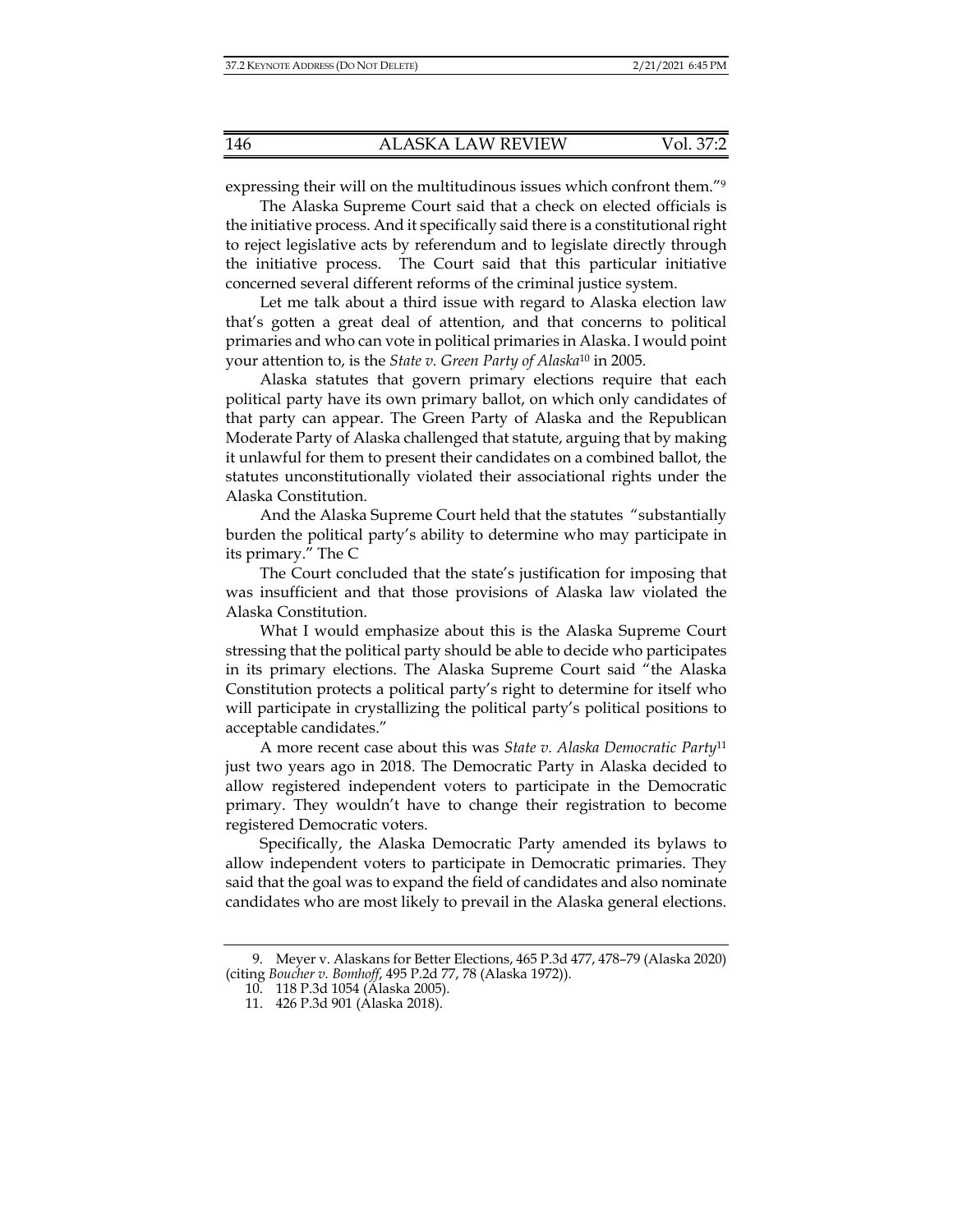The Alaska Division of Elections refused to allow independent voters to be candidates on the Democratic Party ballot. They also refused to allow them to vote in the Democratic party unless they changed their registration and became registered Democrats. The Alaska Division of Elections said that the party affiliation rule had to govern who was on the ballot and who could vote in the primary.

The Alaska Supreme Court declared this unconstitutional. The Alaska Supreme Court said the party's right to choose its general election nominees, pursuant to the free association guarantee, included the right to allow independents to be candidates in the party's primary election. The Court said that the Alaska law as applied by the Division of Elections infringed freedom of association under the Alaska Constitution.

The Court said that the political party affiliation rule did not advance any compelling state interest. It did not advance the state's interest in ensuring public support for recognized political parties. Also, the party affiliation rule was not, in the eyes of the Alaska Supreme Court, sufficiently narrowly tailored to meet constitutional muster.

There is something that's implicit in what I have said about Alaska law, but it's worth making it explicit. And it certainly was the focus of what I talked about a couple of years ago. There is a strong tradition in Alaska of using the Alaska Constitution to protect rights, often to protect rights different than the United States Constitution.

You see this in specific areas. The right to privacy is protected by the Alaska Constitution in its text and by its courts in a much more robust way than in the United States Constitution. When I teach criminal procedure, I often contrast what the Supreme Court of the United States has said to what the Alaska Court of Appeals and the Alaska Supreme Court have done.

This is one of the benefits of having talked about the Alaska decisions over the last fifteen years. The Supreme Court has said a person has no right to privacy when it comes to garbage they placed on the curb. The police can search it without a warrant. But the Alaska Supreme Court has said that that does constitute an invasion of privacy. It requires a warrant.

The Alaska Supreme Court does not use the levels of scrutiny that are so familiar under the U.S. Constitution. Rather, it has developed its own balancing test when it comes to competing interests. This approach has been applied specifically regarding the right to vote and the right to political association.

As the United States Supreme Court has become much more conservative in recent months and in recent years, less likely to protect rights and advance equality, I think that generally there is going to be much more of a turning to state constitutions and state courts. Alaska is already one of the leaders in this regard. But that also, then, ties back to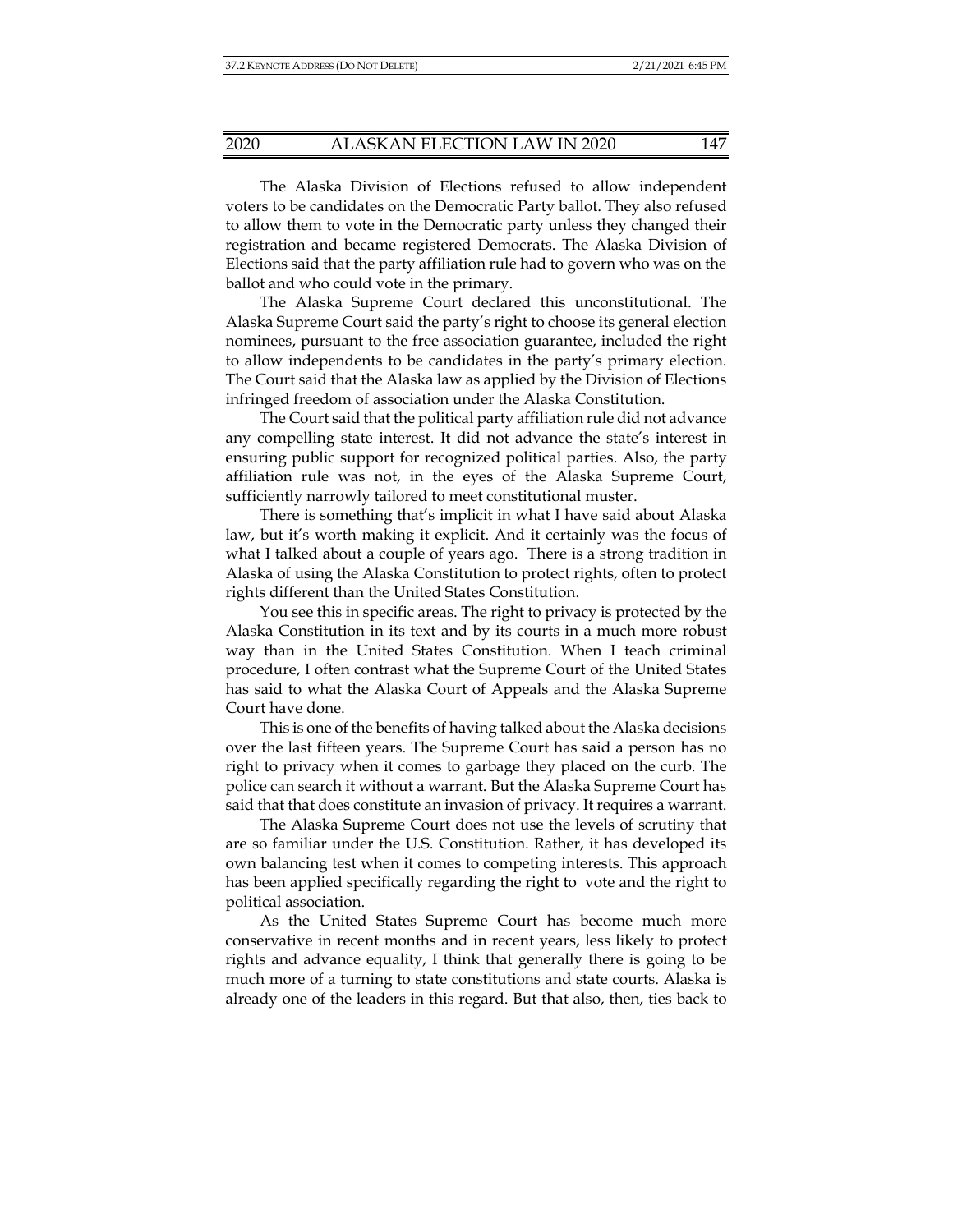my remarks at the beginning, in terms of—will the United States Supreme Court allow state courts to use state constitutions to protect the right to vote, or does it have to come only from state legislatures?

*Recent U.S. Supreme Court Election Cases and Partisan Alignment on the Court*

It is stunning that all four of the most significant election law cases of the twenty-first century—*Bush v. Gore*, <sup>12</sup> *Citizens United*, <sup>13</sup> *Shelby County*, 14 and *Rucho v. Common Cause*, 15 were divided 5-4 along ideological lines. And it greatly troubling that what the Justices did was vote what would be best for the political chances of the party that appointed them. For example, in *Citizens United*, corporations outspend unions by as much as fifteen to one. Unleashing the ability of corporations to spend unlimited amounts of money in election campaigns is what *Citizens United* has been about. Although that may not be an issue in presidential elections because both candidates can raise enormous sums of money, it is a major concern in local elections, where spending is linked to name recognition or where the ability to just drown out other voices is much more possible.

The preclearance requirement with regard to the Voting Rights Act made a difference in elections. There were hundreds of instances where the Attorney General denied preclearance. There were instances where election practices that had been blocked for lack of that preclearance came to immediately implemented after the Supreme Court's decision. This was true in your state, in North Carolina, in Texas, in other places.

 In *Rucho v. Common Cause*—at the time the Supreme Court decided it, more state legislatures were controlled by Republicans than controlled by Democrats. Leaving the gerrymandering to the legislative process seemed a good thing from a Republican perspective.

The result in each of these cases are bad for democracy: *Citizens United* in giving corporations so much ability to influence elections; *Shelby County* in taking away a key remedy that had worked so well with regard to protecting minority voters; and *Rucho* in allowing partisan gerrymandering through computers that really does mean that elected officials choose their voters, rather than voters choosing their elected officials.

There is a troubling pattern at the lower court level with the political party of the president who appointed the judge seemingly impacting the result. So, in Florida, a federal district court judge appointed by a Democrat said the State could not require ex-felons to pay their fines and

 <sup>12. 531</sup> U.S. 98 (2000).

 <sup>13. 558</sup> U.S. 310 (2009).

 <sup>14. 570</sup> U.S. 5529 (2013).

 <sup>15. 139</sup> S. Ct. 2484 (2019).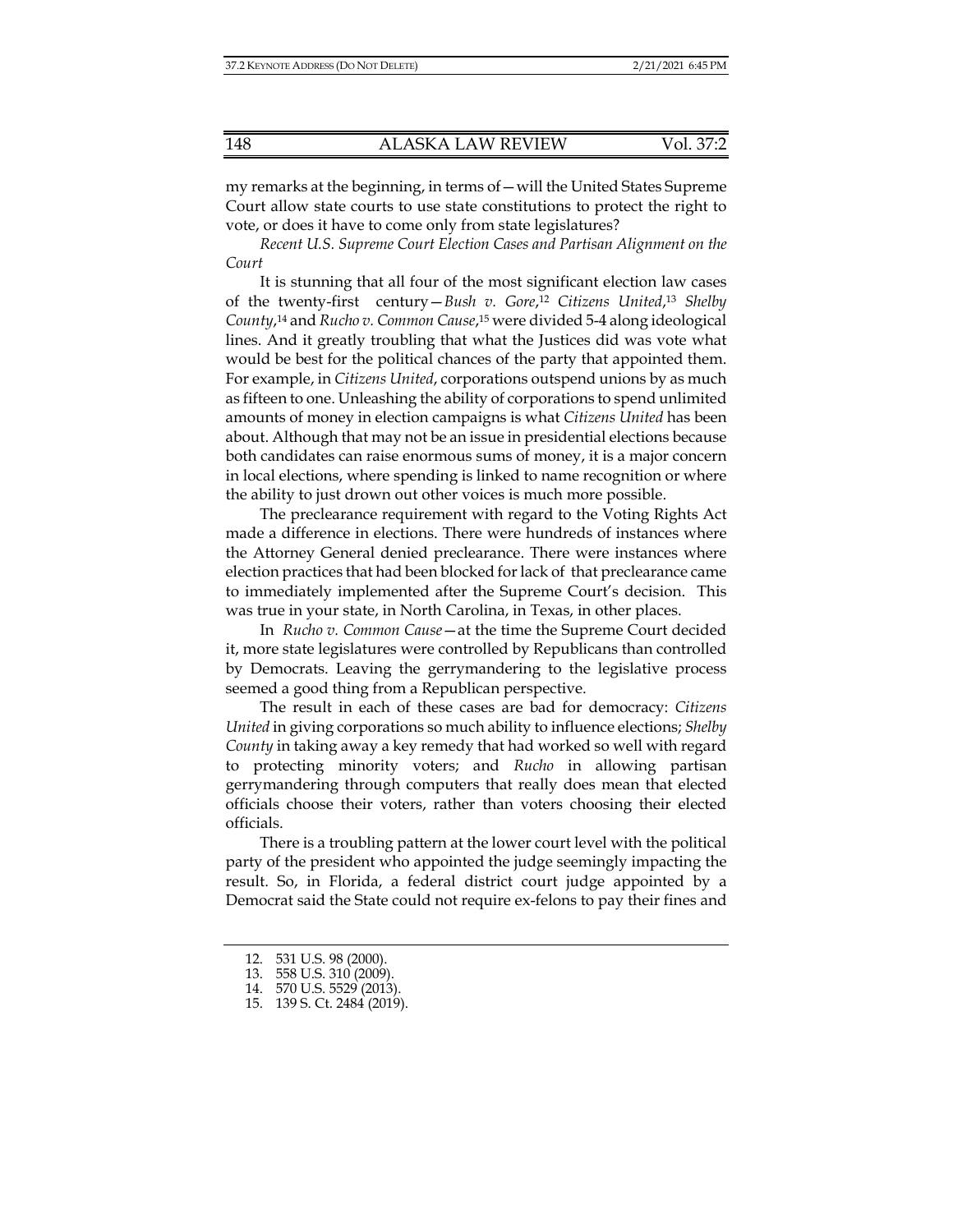fees in order to vote. The Eleventh Circuit reversed in an *en banc* decision where every Eleventh Circuit judge appointed by a Republican president voted to allow Florida to disenfranchise ex-felons, while every Eleventh Circuit judge appointed by a Democratic president dissented. It certainly appears that the courts look like arms of the political parties of the presidents who appointed them. That is a frightening development.

#### **PRESSING ISSUES FOR TODAY**

This brings me to the third and final part of my remarks. What are the pressing issues now? Certainly, Ballot Measure 2—the "Better Elections" Initiative—is potentially quite important. The Measure would accomplish several significant changes relating to Alaska elections which is one of the reasons why it was challenged as violating the singlesubject rule under the Alaska Constitution. That is also what led the Alaska Supreme Court to say it is all about better elections —so that it is appropriately considered as a single subject.

One thing the initiative would do is impose much greater restrictions with regard to disclosure as to campaign spending. The Initiative is trying to deal with what we commonly refer to as the problem of dark money, where money is spent on elections, but we do not know whose money it was. One might see the name of a committee that is responsible, but the information on what individuals actually donated to the committee is not disclosed.

Accordingly, a major result of Ballot Measure 2 would be to require groups to provide more public information about the source of money they donate to candidates. This measure would almost certainly be constitutional under the First Amendment. While in *Citizens United*, the Supreme Court struck down the limits on independent expenditures by corporations and unions, but it upheld the disclosure requirements of the McCain-Feingold Campaign Finance Reform Act in an 8-1 vote. In fact, this goes all the way back to *Buckley v. Valeo*, 16 the key touchstone case with regard to campaign finance, upholding disclosure requirements.<sup>17</sup>

The framework that the majority had in mind in *Buckley* and *Citizens United*—and I acknowledge the composition of the Court has changed, even since 2010—was to say that spending money is a constitutional right, including of corporations. But the antidote should be disclosure, and to

 <sup>16. 424</sup> U.S. 1 (1976).

 <sup>17.</sup> The only exception to disclosure that the Court has recognized is that if contributions were to a minority party and the disclosures would somehow chill contributions or expenditures, then there could be secrecy. This is based on *Brown v. Socialist Worker's Party*, 459 U.S. 87 (1982), and it is the only case where a political donation disclosure law was found unconstitutional.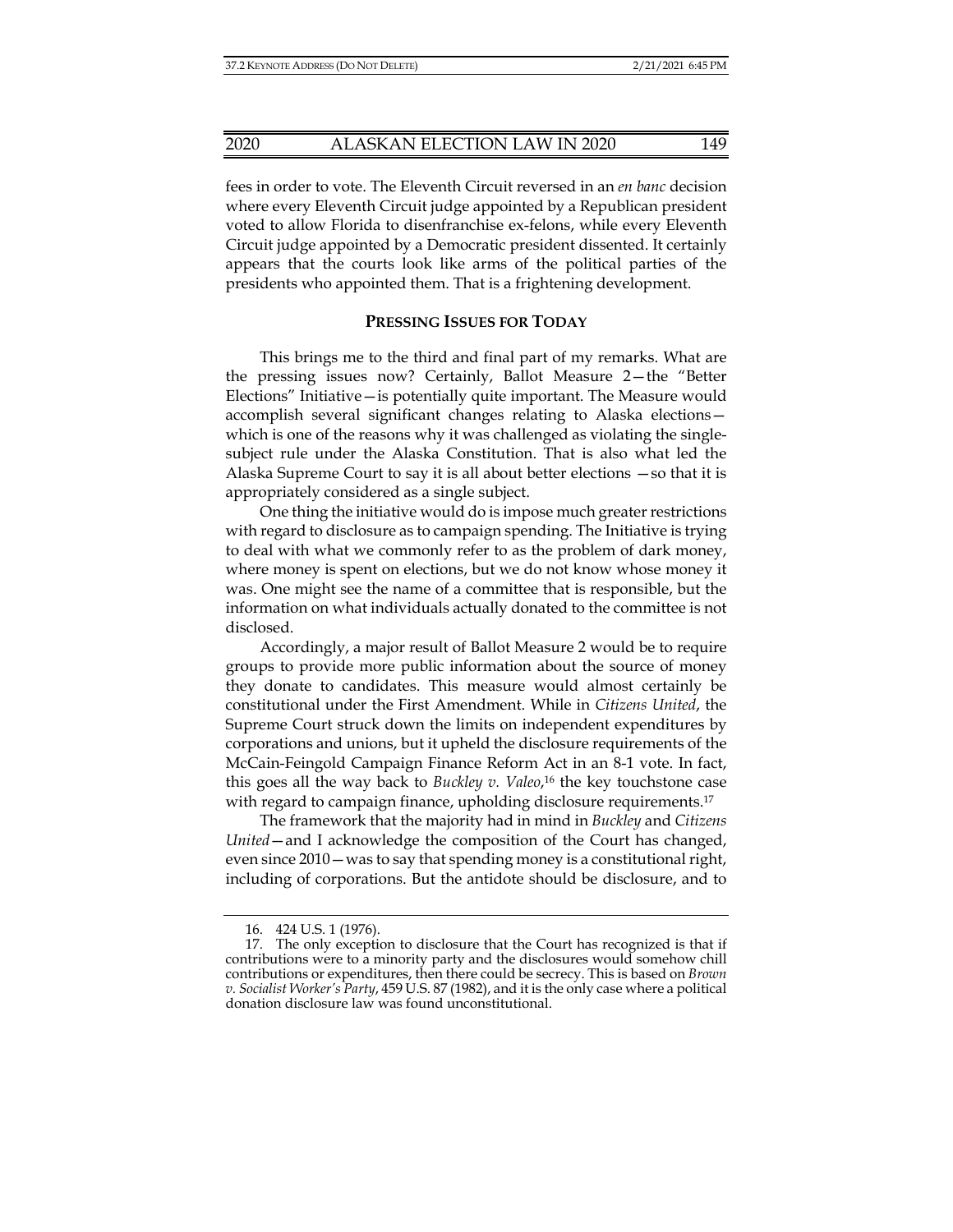give legislators the ability for great disclosures.

So, I have studied Ballot Measure 2, and I do not want to preempt anything that will be said this afternoon, but my sense is the disclosure requirements there would be upheld under what the Supreme Court has said. And they really are trying to get at this problem of dark money.

Second, it would merge the State's two primary election ballots into one. Third, it would say that the top four vote-getters in the primary, regardless of party, would advance to a general election. And it would use ranked choice voting, having Alaskans rank their choice from first to fourth.

Other states in the country, like Maine, use some components of these. But no state, city, or county employs all three. Relatively few places employ ranked choice voting. As I say, there is going to be a lot more discussion of this this afternoon. But I do think it would make an enormous difference, with regard to how elections are conducted in Alaska.

#### **LOOKING TO THE FUTURE**

Everyone remembers the Iowa Democratic caucuses this year where they simply had glitches with regard to the software and couldn't count. What if this happens on an election day? What if voting machines are not working in a polling place? Or what if the lines at the polling place are so long, and there is a judicial request to the courts to keep the polling places open longer because the voting machines broke, or the lines are so long?

Will the courts be there to protect the right to vote under that circumstance? What if we learn that the Postal Service has millions of undelivered absentee ballots? Will courts be willing to say those people voted on time so that their vote should be counted? Or will the courts say no, rigid deadlines have to be adhered to?

What probably concerns me the most looking ahead to the future are the risks that we do not know. If you would have talked to me a few days before the November 2000 election, I could have never imagined the problems with the butterfly ballot. I could have not foreseen the ensuing litigation that led up to the Court's *Bush v. Gore* decision.

With regards to the 2020 election, if the election is clear and there is a decisive winner, then it will not matter. But if an election comes down to one, two, or three states, and it closely contested, and it goes to the courts, the prospects are frightening. Pennsylvania would be a good example if the popular vote were to narrowly favor Joe Biden. Under the Constitution, the legislature could conceivably get involved and direct its electoral votes of the state go to Donald Trump. So, what if Joe Biden wins, as George W. Bush did in Florida, by 350 or 500 votes? And the